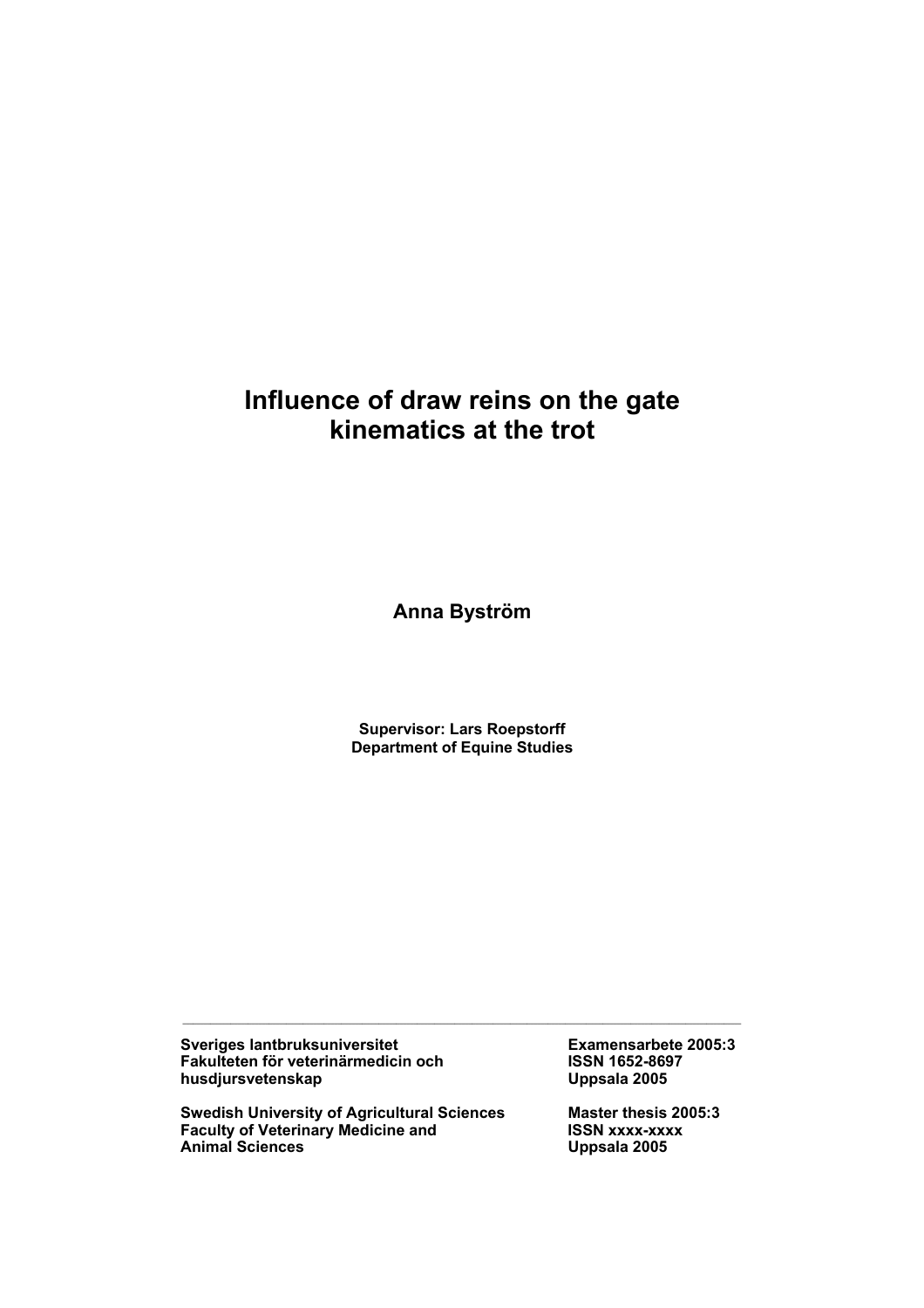# *Table of contents*

| <b>SAMMANFATTNING</b>       | 1            |
|-----------------------------|--------------|
| <b>INTRODUCTION</b>         | $\mathbf{2}$ |
| <b>MATERIAL AND METHODS</b> | 3            |
| <b>RESULTS</b>              | 4            |
| <b>DISCUSSION</b>           | 10           |
| <b>REFERENCES</b>           | 15           |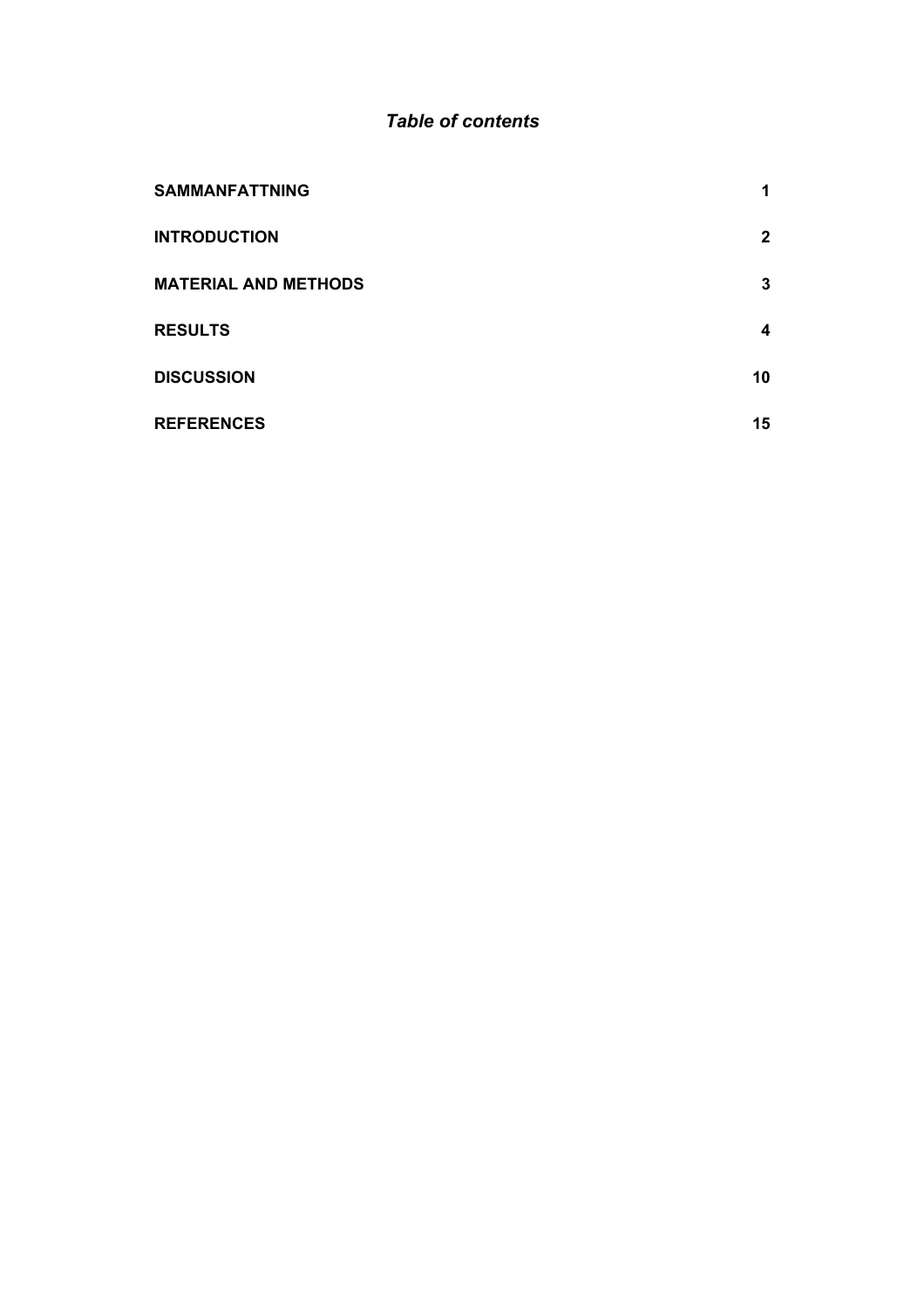## **SAMMANFATTNING**

Ett ofta angivet syfte vid olika former av träning inom både hoppning och dressyr är att påverka hästens rörelser och förmå hästen att bära mer vikt på bakdelen och avlasta frambenen. Om och hur detta sker har dock knappt alls utvärderats med objektiva metoder. Effekter av träning över längre tid har studerats med avseende på förändringar i gångartsmönstret men då har kraftmätningar har inte inkluderats. I andra studier har man konstaterat att tyngden av en ryttare ökar belastningen på hästens ben, och då särskilt frambenen. Endast en av dessa studier har dock givit indikation om att ryttaren har möjlighet att påverka belastningsförhållandena. En studie av gramantygelns inverkan på belastningsfördelningen mellan fram- och bakben kunde visa att gramantygel i kombination med vanlig tygel gav signifikant ökad såväl vertikal som propulsiv impuls i bakbenet (Roepstorff *et al*. 2002). Samtidigt gjordes även synkroniserade kinematiska registreringar. Från dessa har i följande arbete data från understödsfasen har valts ut och analyserats. Syftet är att utvärdera eventuella kinematiska effekter av gramantygeln samt att om möjligt upptäcka samband mellan kinetik och kinematik.

Analys av kinematiska data visade att gramantygeln förändrade hals- och nackvinklarna. Påverkan på halsvinkeln var mer än tre gånger så stor med graman som enda tygel jämfört med i kombination med vanlig tygel. Frambenet fördes snabbare med graman, både ensam och i kombination, men signifikant ökad retraktion sågs enbart med endast graman. Kombinationen av tyglar gav ökad sträckning av lårleden under andra hälften av understödet. Graman som enda tygel gav inte samma förändring. Lårledvinkeln kan därför antas vara kopplad till bakbenets propulsiva impuls, då denna förändrades på likartat sätt. Med gramantygel som komplement till vanlig tygel sågs även ökad flexion av has, knä och höft under första delen av understödet samt ökad flexion av hasen och minskad lutning av bäckenet i understödsfasens mitt. Motsvarande mönster kunde ej ses med endast graman. Det kan tyda på att gramantygeln, men endast i kombination med vanlig tygel, kan bidra till ökad upplagring av elastisk energi i bakdelen, vilket sedan kan utnyttjas för ökad propulsiv kraft i slutet av understödet. Förändringarna kan också ha samband med ökad vertikal belastning av bakdelen.

Fynden i denna studie är intressanta då det sedan tidigare saknas studier av samband mellan ändringar i kinetik och kinematik hos friska hästar. Resultaten måste dock tolkas med försiktighet. Materialet är litet och samtliga data som använts för den kinetiska analysen ej varit möjliga att analysera kinematiskt. Ytterligare undersökningar är därför nödvändigt för att validera föreslagna samband.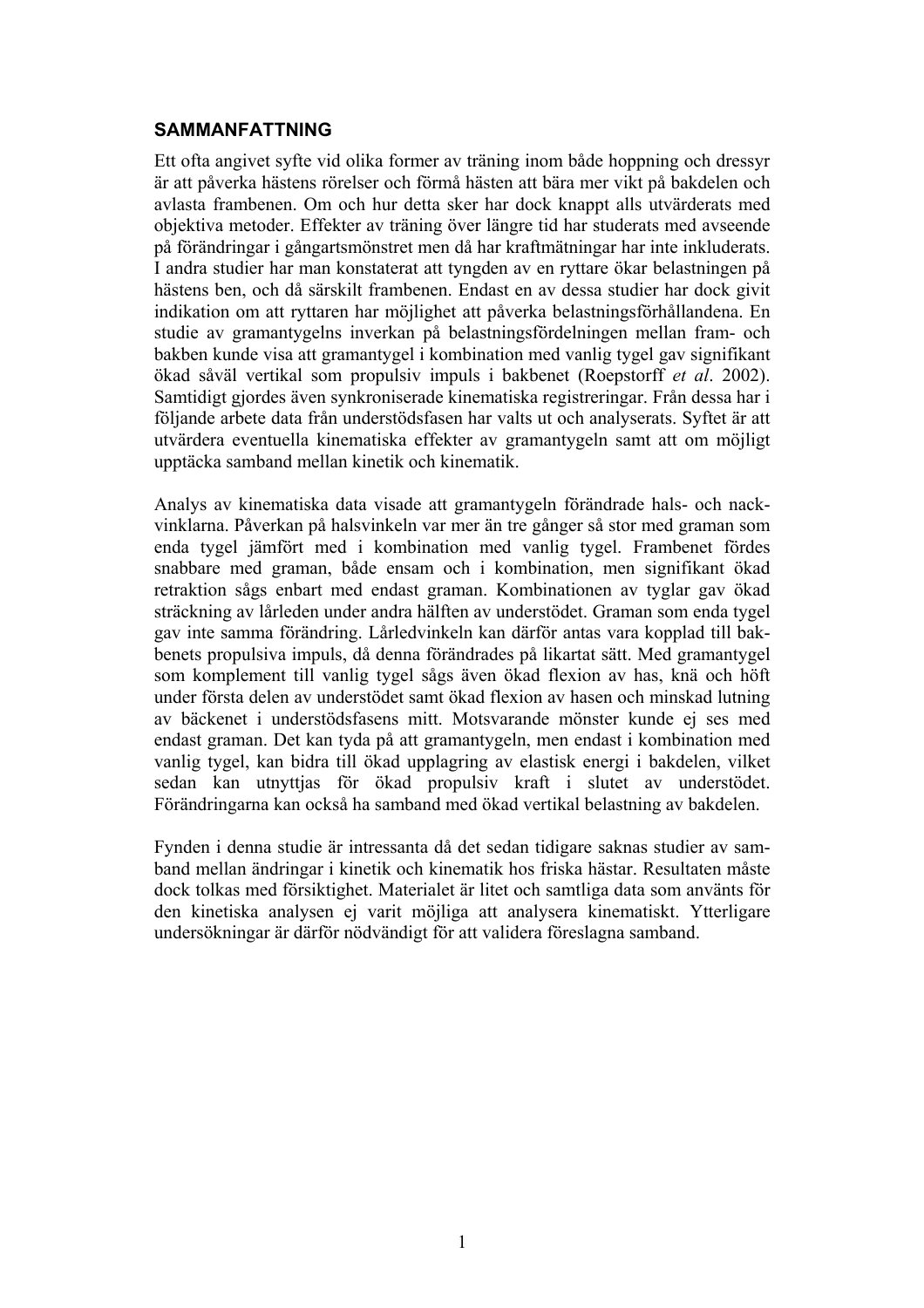#### **INTRODUCTION**

One of the primary goals for many dressage and jumping training techniques is to gain influence on the gate kinematics in order to achieve a shift in weight-bearing distribution from fore to hind. Horses ability to do this has however been very little studied and few training methods have been evaluated in an objective way. In the author's knowledge it is still unknown which joint angulations and possibly other variables that might be important for a horse in order to increase the weightbearing of the hind limbs. Basic relationship between limb kinematics and ground reaction force (GRF) patterns have been investigated (e.g. Merkens & Schamhardt 1994, Hodson *et al*. 2000, 2001, Khumsap *et al*. 2001, 2002). Studies have also been carried out on gate adaptations and related GRF changes in supporting fore limb lameness (e.g. Back *et al*. 1993, Buchner *et al*. 1996, Merkens & Schamhardt 1988, Morris & Seehrman 1987). Little is however known about how changes in limb kinematics may influence GRF patterns in the sound condition. There are also few studies evaluating the influence of particular training methods on gate kinematics during one particular training session. Kinetic effects of various types of reins have been evaluated at walk and trot in unmounted riding horses using accelerometer technique, but kinematic analysis was not included in this study (Biau *et al*. 2002). Some studies investigating the effects of training over time on the gate kinematics of the riding horse are also available (e.g. Back *et al*. 1995, Muñoz *et al*. 1997, Cano *et al*. 2000) but non of them include kinetic registrations.

It is previously known that the rider's mass influences the GRF patterns of the limbs, particularly so in the forehand (Schamhardt *et al*. 1991). Both vertical and horizontal impulses show greater increase in the fore limbs compared to the hind. Changes in GRF patterns cannot be considered equivalent to the effect of a plain increase in total mass, the presence of a rider produce a different effect than a proportionally heavier horse (Clayton *et al*. 1999). The effect of a rider also differs from carrying dead weight. Schamhardt and colleagues (1991) found that the unevenness in load increase was lower with a rider than with a sandbag of equivalent mass. Thus the rider must have some ability of influencing the weightbearing distribution between the fore and hind limbs. There was however, perhaps surprisingly, little difference found in weight-bearing distribution whether the rider was a skilled professional or inexperienced.

Kinematic effects of collection at the trot have been studied previously (Clayton 1994, Holmström *et al*. 1995). Holmström and colleagues found that one of the most significant kinematic effects of collection on the trotting gaits in the hind limb was decreased backward movement of the limb with increased collection, corresponding to a decrease in femur inclination at lift off. The femur inclination did however remain unchanged at the moment of hoof contact. Pelvis inclination, as well as hock and stifle joint angular curves, differed significantly only when piaffe and passage were compared with less collected gates. From the results the authors concluded that horses do not step under themselves more with increased collection, despite the fact that this often is mentioned in riding literature as an important factor for the horse in order to increase the weight-bearing of the hindquarters. Horses ability of stepping under themselves can however be influenced by training over time. Cano *et al*. (2000) found that a 10-month training program caused higher protraction and smaller retraction angles in the hind limbs in a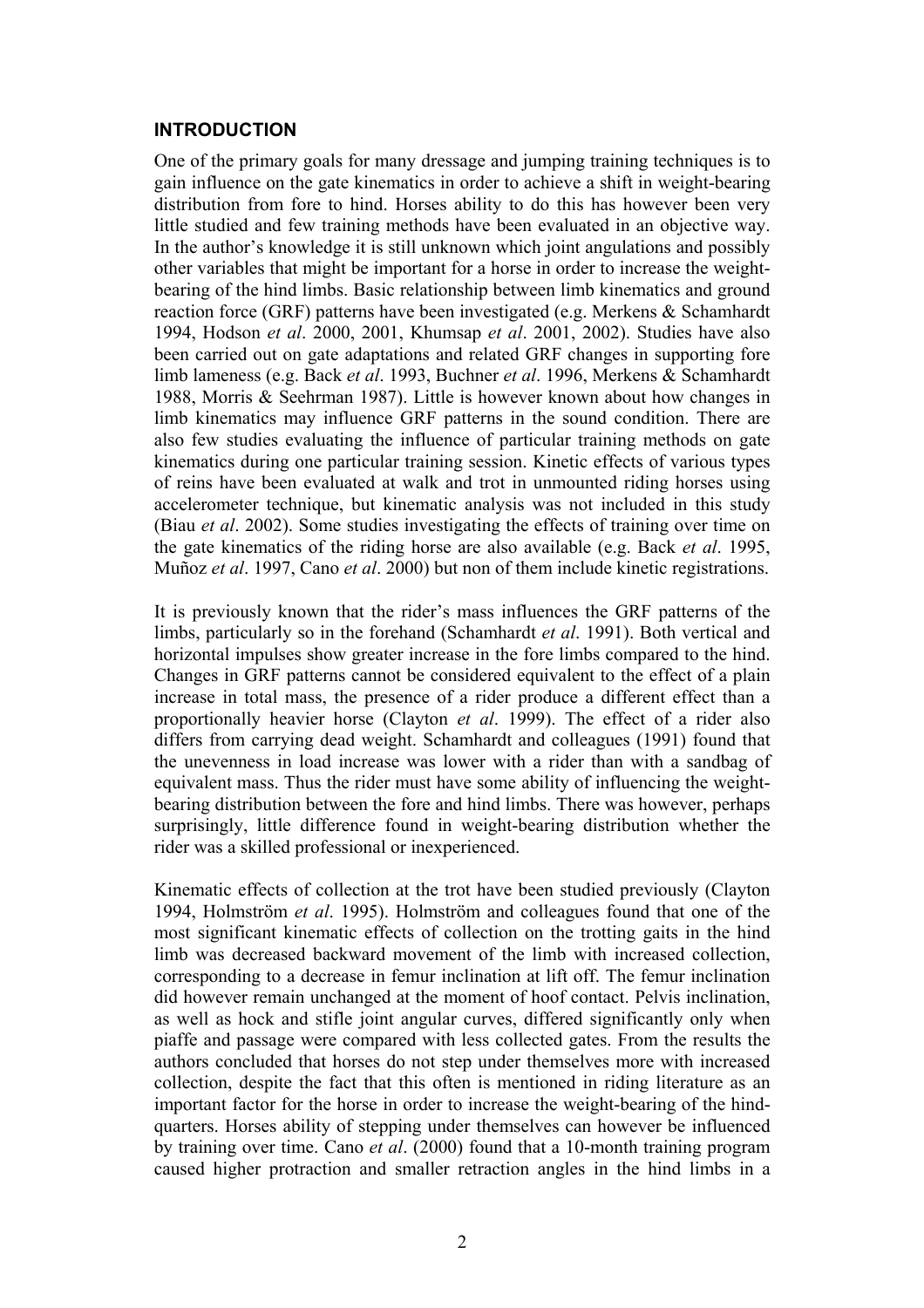group of young, previously untrained horses. Angular values at landing, midstance and lift off where found to be lower for pelvis inclination, hip joint, stifle and hock joints after training. This characteristic has been described as "engagement of the quarters" (Crossley, 1993) and is one of the primary goals in training young horses, highly desirable for increasing the load-bearing capacity of the hind limbs.

It has been shown in a previous study that the draw reins in the combination with normal reins can increase the weight-bearing of the hind limbs (Roepstorff *et al*. 2002), whereas riding with draw reins only failed to produce the same effect. The present work is based on analysis of the kinematic data recorded from the same experiment. The aim here is to analyse the influences of draw reins on the limb kinematics, and, if possible, implicate kinematic characteristics of important for the horse in order to increase the weight-bearing of the hindquarters.

## **MATERIAL AND METHODS**

The experimental design has been described in detail elsewhere (Roepstorff *et al*. 2002). Experimental animals were eight sound Swedish Warmblood horses competing at different levels of showjumping (1.20-1.40). The horses were aged 5-11 years and of good conformation. The riders were all experienced graduate students or teachers from the Equine Studies programme at the Swedish University of Agricultural Sciences (SLU). The riders were instructed to ride at in near optimal manner and in a similar fashion regardless of the experimental condition. Riders were sitting at the trot, riding in a dressage seat.

Horses were ridden at collected trot, 3.0 m/s (Clayton 1994) over at 0.6 x 0.9 m 3 dimentional Bertec force plate. The experiment was carried out indoors on an asphalt surface, with both runway and force plate covered with a thin layer of sand. The draw reins were attached to the saddle girth and ran between the fore limbs to the bit and on to the rider's hand. The kinematics and speed were recoded by use of a 6-camera ProReflex motion capture system (Qualisys AB, Gothemburg, Sweden). Before recordings took place the horses were ridden over the force plate a number of times until they were judged to move without visible interference from the plate.

Three different experimental riding alternatives were evaluated: 1) draw reins only (DR), 2) the combination of draw reins and normal reins (DR+NR) and 3) normal reins only (NR). The recordings were repeated five times, including hits at the force plate from the two left fore- and hind limbs. The order of the riding alternatives was randomised.

Data were recorded simultaneously and synchronized from the force plate and the ProReflex system. Kinematic data was sampled at 240 Hz with an A/D-board. The reference marker positions on the horses were essentially the same as described by Holmström *et al*. (1990), with some modifications: Head and fore limb: 1) the bridge of the nose, approximately 10 cm above the nostrils; 2) the cranial end of the wing of atlas; 3) the proximal end of the spine of scapula; 4) the posterior part of the tuberculum majus of the humerus; 5) the dorsal edge of the coronary band.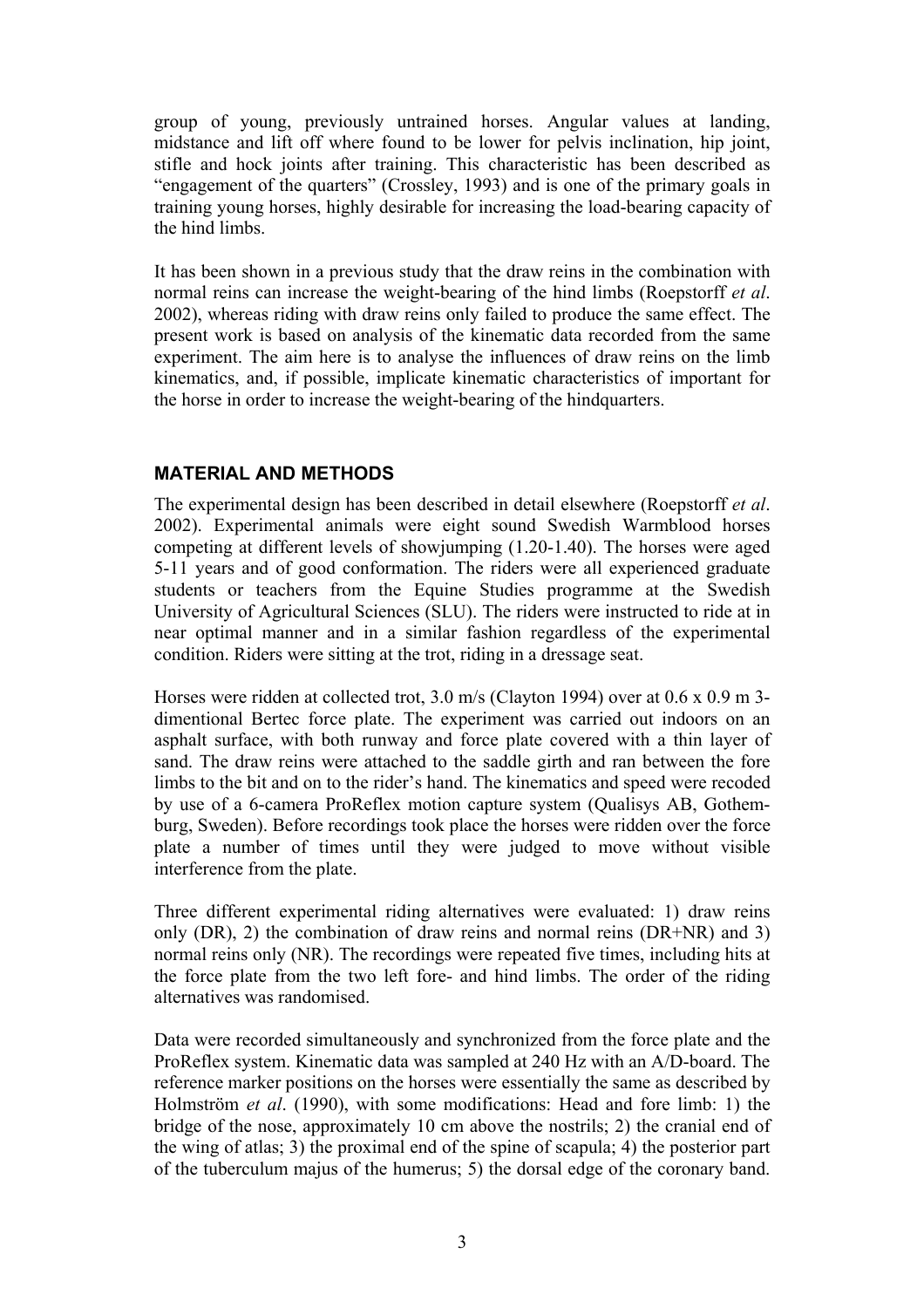Caudal back and hind limb: 6) the spinous process of L3; 7) the lumbosacral joint; 8) the spinous process of S3; 9) the proximal end of the tuber coxae; 10) the centre of the anterior part of the greater trochanter of femur; 11) the proximal attachment of the lateral collateral ligament of the stifle joint to the femur; 12) the distal epicondyl of tibia; 13) the head of the lateral splint bone; 14) the lateral collateral ligament of the fetlock joint at the level of the joint space and 15) the dorsal edge of the coronary band.

The reconstruction of the 3-dimesional position of each marker is based on direct linear transformation algorithm (Q Track, Qualisys AB, Gothemburg, Sweden). Subsequently the raw x-, y- and z-coordinat data were exported into Matlab for further processing. Kinematic data from fore- and hind stance phase, selected with reference to vertical force data, were then used for angular calculations. The following angels were calculated: 1) the angle between the head and neck, 2) the angle between the neck and the scapula, 3) the fore hoof position in reference to the horizontal plane, 4) the inclination of lumbar spine from the horizontal plane, 5) the inclination of sacrum from horizontal plane 6) the lumbosacral (LS) joint angle, 7) the hip joint angle, 8) the stifle joint angle, 9) the hock joint angle and 10) hind hoof position with reference to horizontal plane. All joint angles were measured on the flexor aspect of the joint (ventral side for LS). Fore and hind limb pendulation angles were measured on the cranial side of the limb, the angle is 90° then the hoof is just below the reference marker on the scapula and the tuber coxae, respectively.

For above described angles an average angular curve was calculated for each horse over available runs from the particular horse, 2-5 runs per horse and angle. Runs which produced aberrant angular patterns were excluded before averaging as well as runs where data for all x-, y- and z-coordinates were not available during the entire stance phase. Each stance phase data series were then normalised to 101 values (0-100 %). In order to search for significant changes between the different experimental conditions the angular curves were compared pairwise value per value for each horse, NR versus NR+DR, NR vs. DR and DR vs. NR+DR. Difference curves from available horses were then summarised as mean and s.d. curves for each comparison and angle. A Student's paired t test was used to compare the minimum and maximum angular values of the neck, fore and hind limb pendulation in the different experimental conditions.

## **RESULTS**

The average speed of all horses and all strides were mean  $\pm$  s.d. 3.0  $\pm$  0.25 m/s and the average stance time durations were 87.27 ms in the fore limb and 79.28 ms in the hind limb (87.27 and 78.93 ms respectively, in the complete data material from Roepstorff *et al*. 2002). Speed and stance time did not differ significantly from the average in any single experimental set-up, either in total or in any single horse (neither in the present, nor in the complete material).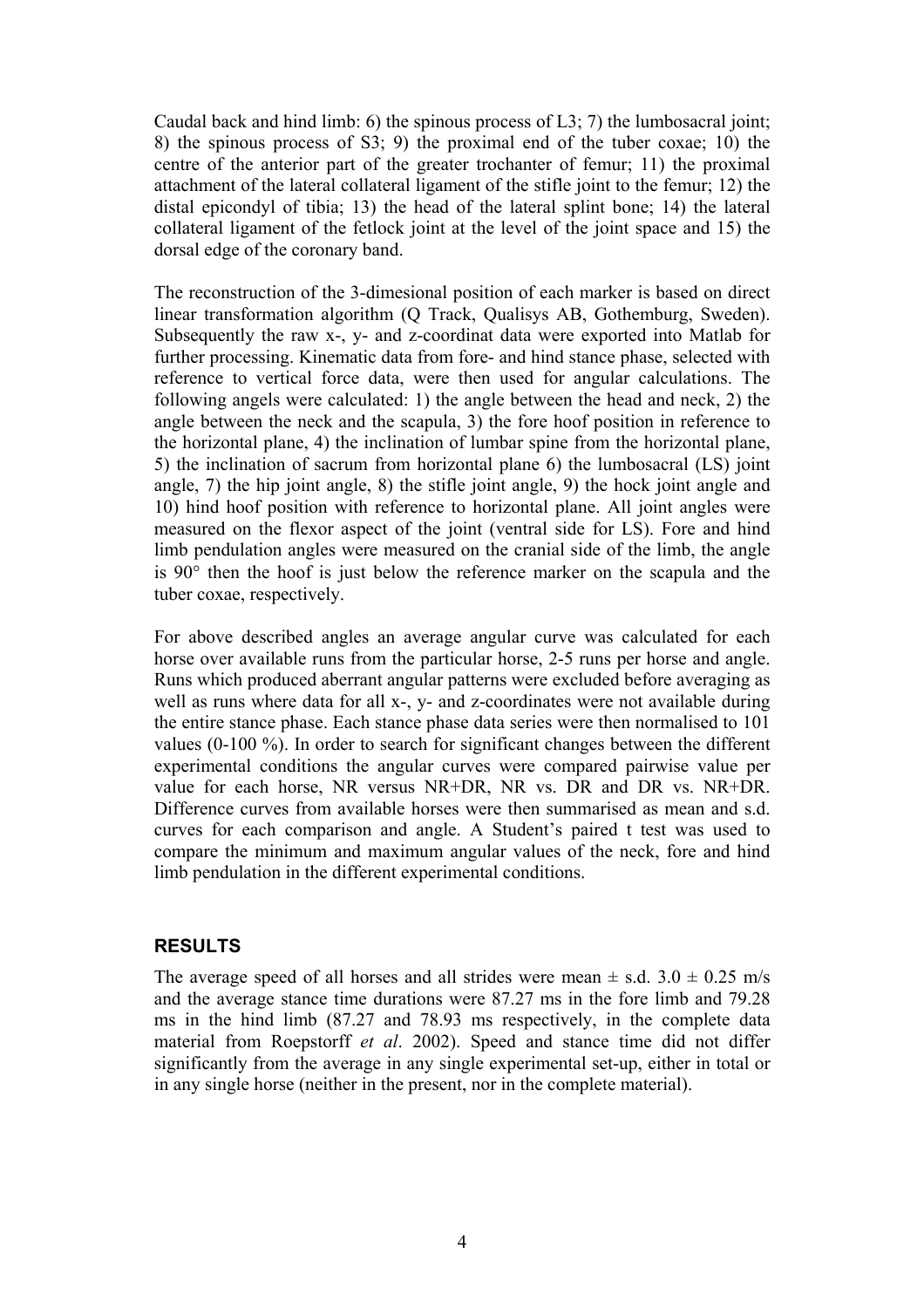

*Fig 1: Angular difference from NR to NR+DR, presented as group mean (thick line) and s.d. (thin lines)*.

## *Comparison of NR with NR+DR*

The differences in angular patterns from NR to NR+DR are plotted in Figure 1. Head and neck angles were lower during the entire stance phase in the NR+DR situation compared to NR, but the decrease was more pronounced during the first half of stance, especially in the head angle. Fore limb pendulation angle changed with NR+DR so that the angle was lager at any particular % stance, apart from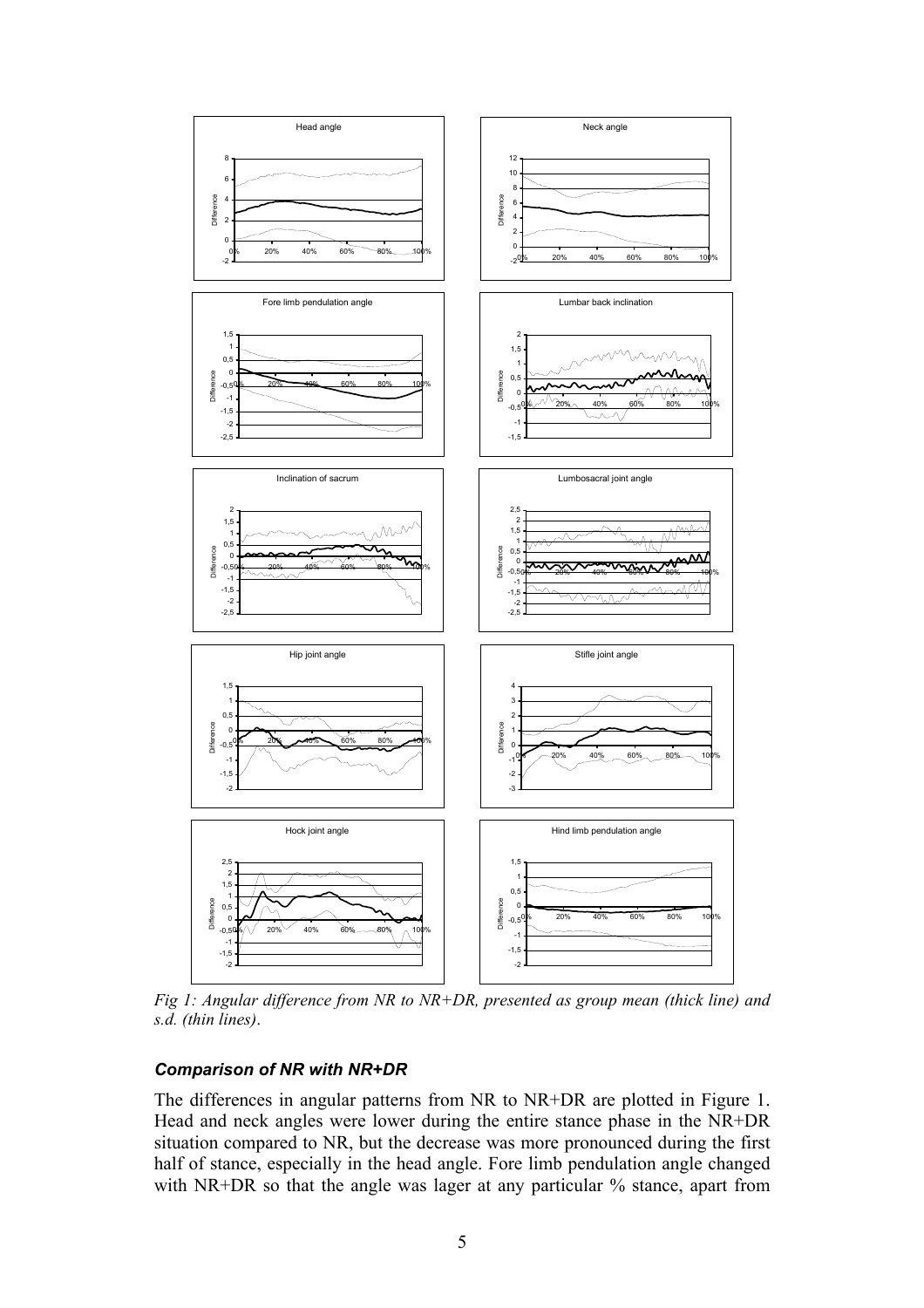during early stance and at the moment of lift off, with difference increasing to a maximum at 80 % stance. Minimum and maximum angular values were not significantly different (Table 1). The hock joint had increased flexion in the NR+DR case in early stance, during the initial loading of the hind limb, peaking at about 10-15 % stance. Similar changes, although of smaller magnitude, were also seen in the hip and stifle joint angular difference curves, however starting from increased extension and dropping to no difference between the experimental conditions. The hock joint was also more flexed during maximal vertical load of the hind limb, whereas the stifle joint angle was more flexed from 30 % stance onward in the NR+DR situation. The hip joint showed increased extension in the NR+DR case from about 20 % stance, but the difference decreased from 80 % stance onward to the end of stance. The inclination of sacrum decreased with NR+DR during the propulsive phase of the hind limb. A drop towards slightly increased inclination then followed the increase during the last 15-20 % of stance. Variation between horses however largely increased during this part. The lumbar back was slightly more horizontal in the NR+DR case during the second half of stance, whereas there were little if any differences in the lumbosacral angle. The pendulation angle of hind hoof showed no significant changes.

*Table 1: Minimum and maximum angles in degrees for fore and hind limb pendulation (different subscripts indicate significantly different values, p <0,05)* 

|         | ັ<br>້    | $\epsilon$<br>$\overline{\nu}$ | . .       |       |
|---------|-----------|--------------------------------|-----------|-------|
|         | Fore limb |                                | Hind limb |       |
|         | Min       | Max                            | Min       | Max   |
| DR      | 72.5      | $109.9^{\rm a}$                | 83.7      | 115.0 |
| $NR+DR$ | 72.3      | 109.3                          | 83.6      | 115.1 |
| NR      |           | $108.7^{b}$                    | 83 6      |       |

#### *Comparison of NR with DR*

The differences in angular values from NR to DR only are plotted in Figure 2. The effect on the head angle with DR only compared with NR is largely similar to that of NR+DR. The neck angle however increased more with DR only, it became about 15-20° lower on average from the NR condition throughout the entire stance phase. The fore limb pendulation angle changed so that the angle was larger at any particular % stance in the DR case compared to NR, with increasing difference towards the end of stance. The increased difference also showed as a significantly ( $p \le 0.05$ ) larger maximum angle in the DR case (Table 1). The hock and stifle joints showed slight increased flexion during various parts of midstance in the DR only condition, whereas the hip joint angular pattern remained largely unchanged. The sacrum showed increased inclination during the first half of the stance phase, but no difference was observed during the second half. The lumbar back was more horizontal during the entire stance, but the difference was more pronounced during the last third, from about 65 % onward. The lumbosacral angle as well as the hind hoof pendulation angle remained largely unchanged.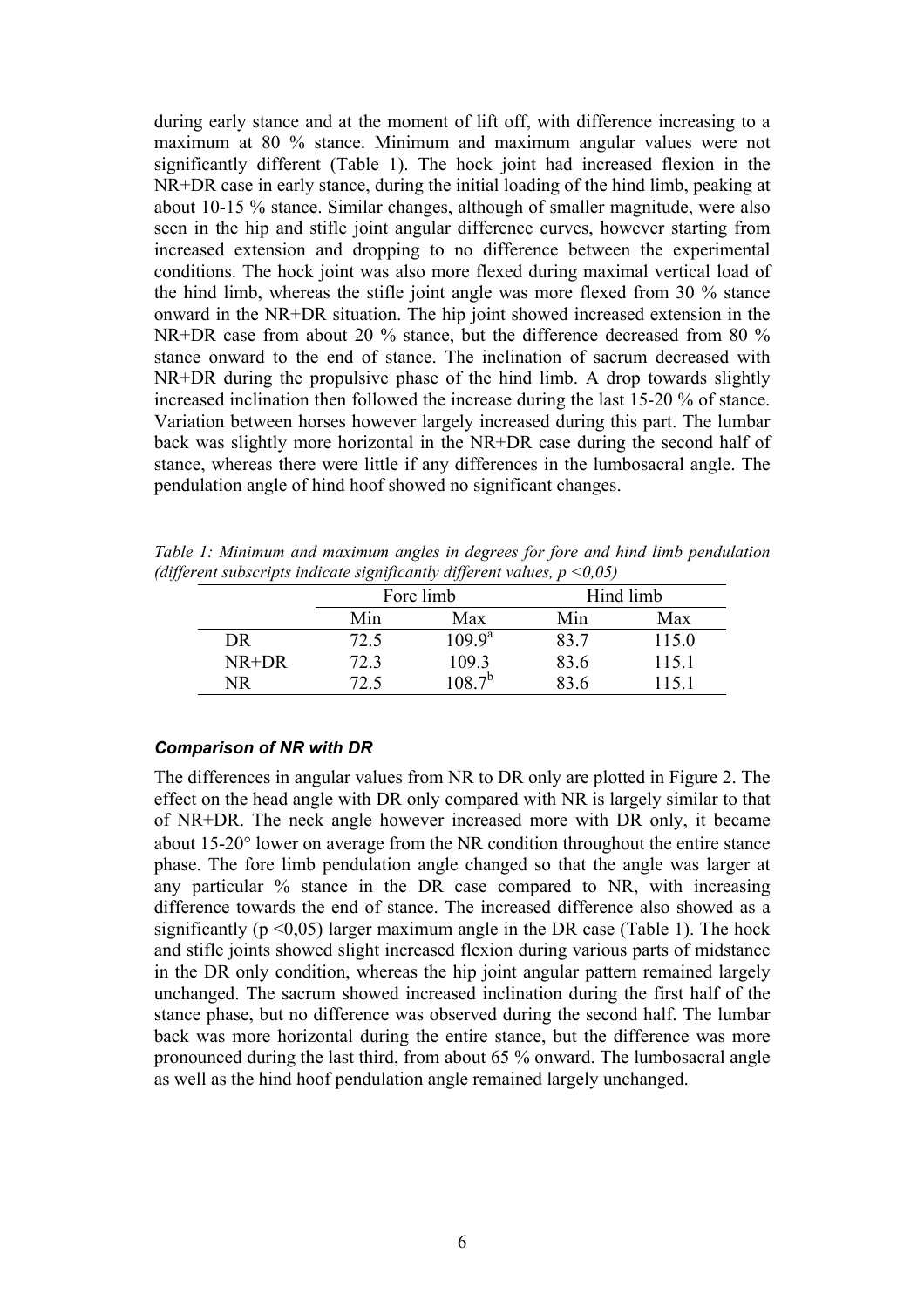

*Fig 2: Mean (thick line) and s.d. (thin line) curves for angular difference from NR to DR*.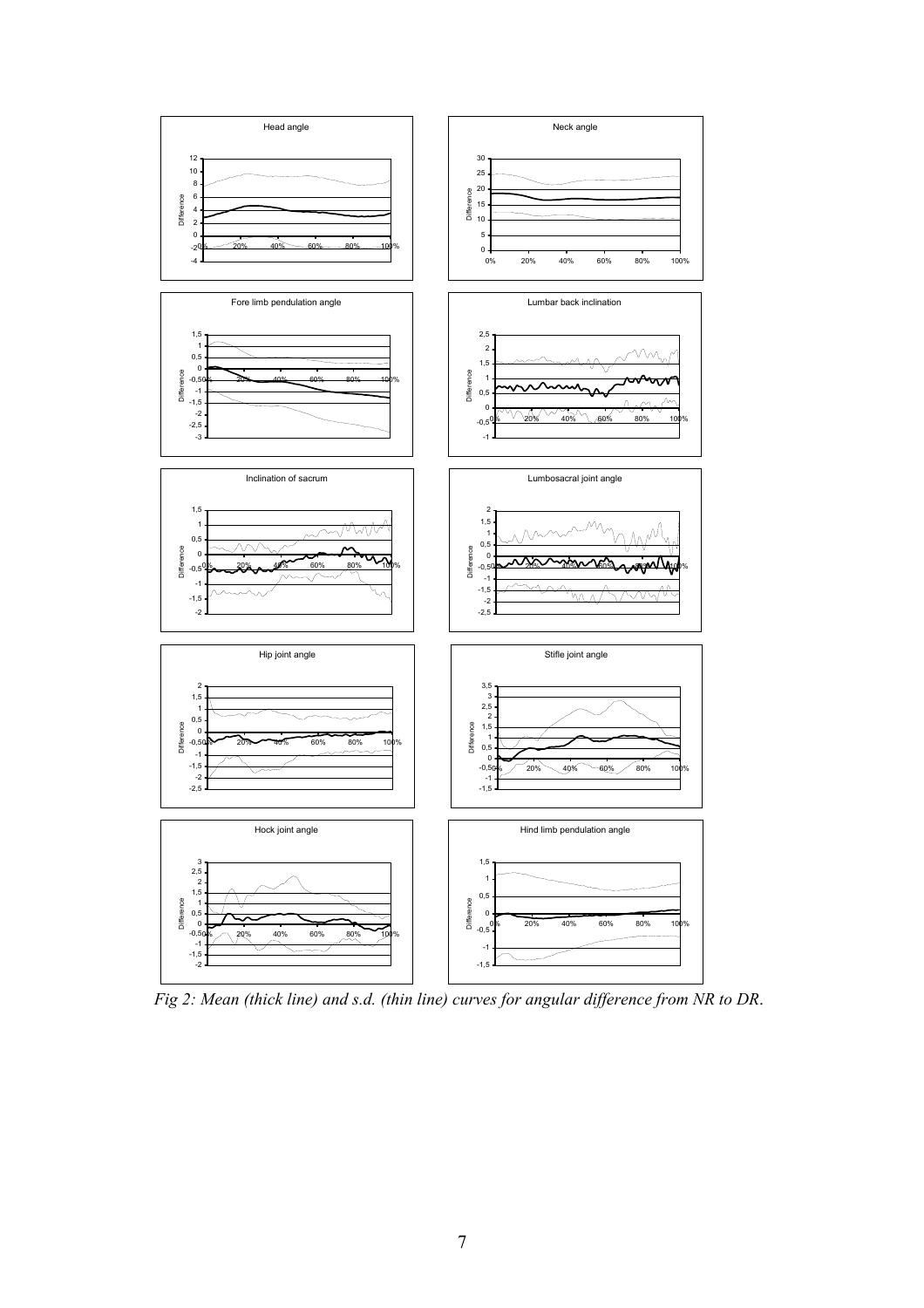#### *Comparison of NR+DR with DR*

Angular difference curves from NR+DR to DR only are plotted in Figure 3. The DR only caused a slight increase of the head angle compared to NR+DR, but the additional increase from NR+DR to DR only was smaller than the increase from NR to NR+DR. The neck angle on the other hand showed the opposite, the angle increased more from NR+DR to DR only than from NR to NR+DR, the increases being about 12-15° and 4-6°, respectively. Range of motion (ROM) for the neck angle during stance did not differ significantly (Table 2). The pendulation angular curves of the fore limb were much the same in both cases, apart from during the very last part of stance where DR only caused a somewhat larger angle. No significant differences were seen in the hock and stifle joint angular pattens, but the hip joint was less extended during the propulsive phase of the hind limb in the DR case. The sacrum had a larger inclination with DR only during most of stance. apart from the last 20 %. The lumbar back was more horizontal during the first half and during the terminal part of stance, with difference decreasing during the propulsive phase of the hind limb. The lumbosacral angle again showed little difference, possibly apart from last part of stance were there was a tendency towards decreased flexion in the DR case. The hind hoof pendulation angle seemed to decrease slightly with DR only at both hoof placement and lift off compared to the combination of reins, but significant differences in minimum and maximum angles were not found (Table 1).

|       | Mean | S.d. |
|-------|------|------|
| DR    | 15,9 | 4,69 |
| NR+DR | 16,0 | 5,19 |
| NR.   | 14,4 | 2,35 |

*Table 2: Range of motion in degrees for the angle between the neck and the scapula*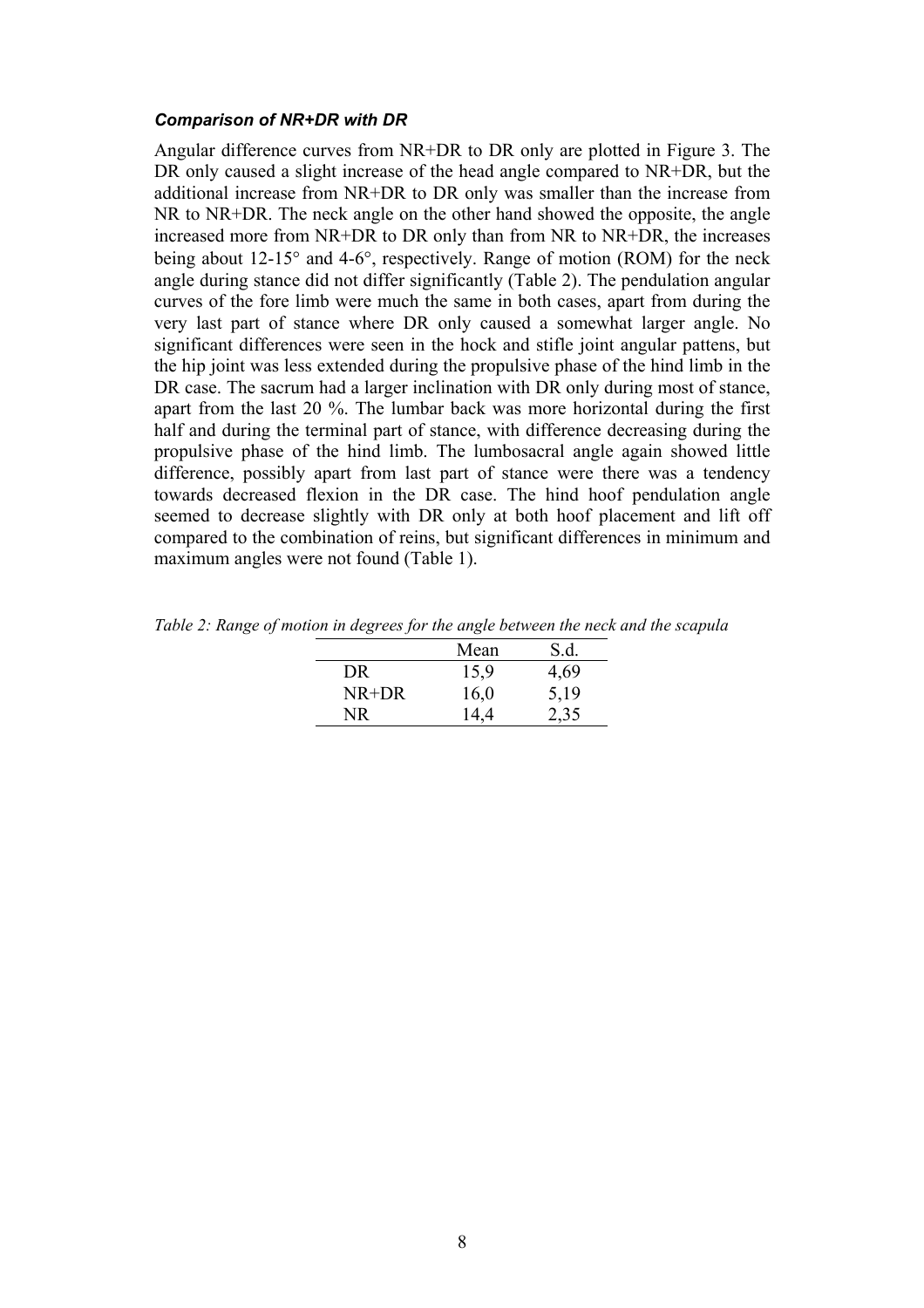

*Fig 3: Curves of mean (thick line) and s.d. (thin line) angular difference from NR+DR to DR*.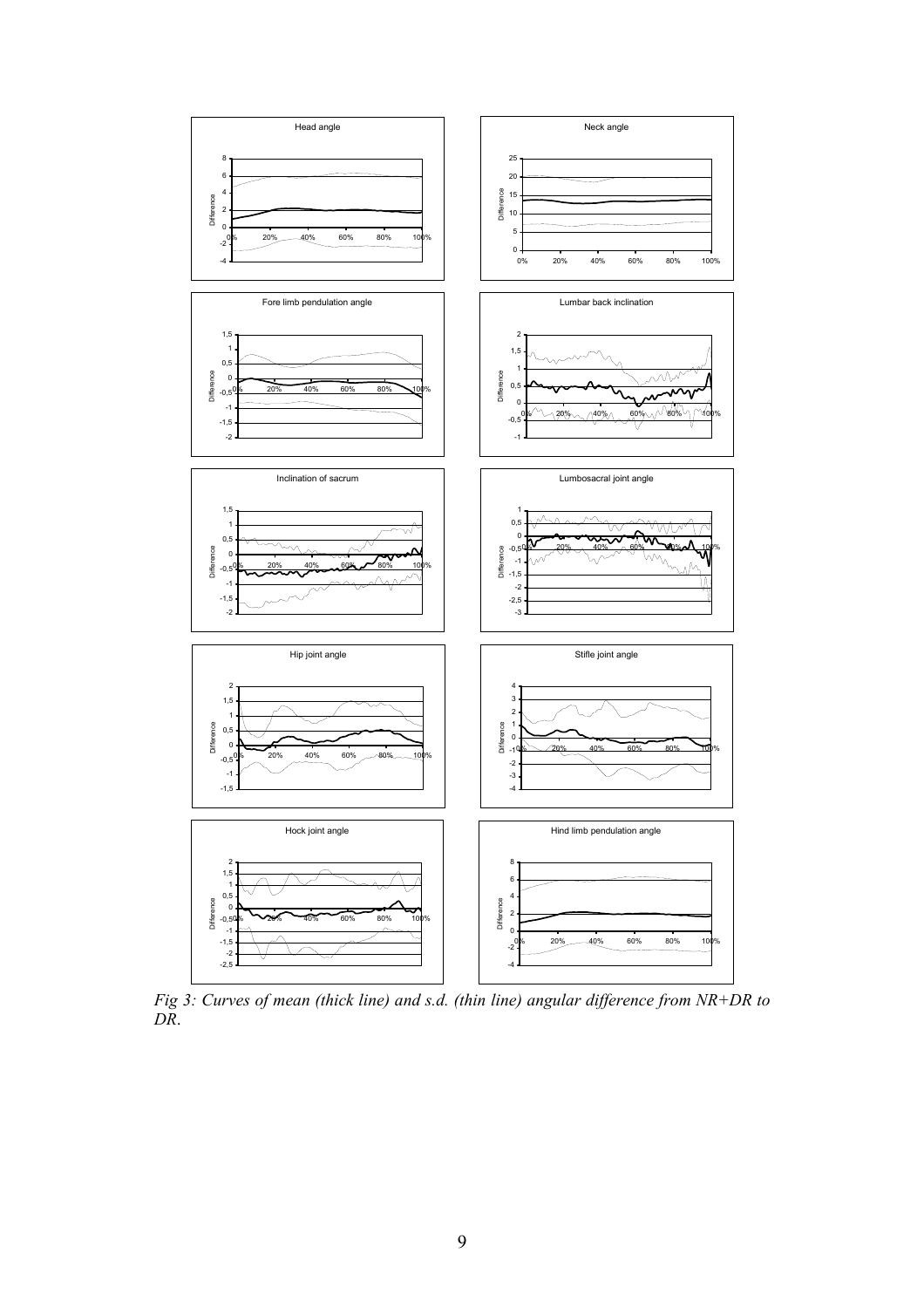## **DISCUSSION**

Roepstorff and colleagues (2002) found that when riders added a draw rein to the normal rein their horses showed significantly lower vertical GRF maximum in the fore limb as well as increased vertical and propulsive impulses in the hind limb. Also, the vertical impulse of the fore limb divided by hind decreased significantly. The DR used as single rein did however not cause the same effect. Both vertical and propulsive impulses where found to be significantly lower and the retarding impulse higher in the hind limb compared to the NR+DR registrations. When comparing NR with DR only significant changes were found mainly in the retardation phase in the hind limb, with the retarding impulse being increased and propulsive impulse divided with braking being lower in the hind limb in the later experimental condition.

The most obvious kinematic difference between the different experimental set-ups was changed head and neck angles, predominantly during the first half of stance. The effect being more pronounced during first 50 % of stance can be explained from the fact that horses moving freely tend to raise their head and neck during this part of stance, while lowering it during the later part. Although angular differences for the head and neck are numerically large, it seems however rather unlikely that these changes are the major cause for the differences observed in GRF patterns with the various combinations of reins. Thereby not suggesting that head and neck position and movement does not influences the loading of the fore limbs, this is a known fact well demonstrated by the lame horse decreasing its movement of the head and neck during the lame stance in order to decrease loading on the painful limb. But if the head and neck angles where crucial for GRF patterns, the DR only condition should then have caused a larger shift of weight towards the hindquarters than did the NR+DR combination, as the neck angle decreased 15-20° with DR only compared to only 4-6° with the combination of reins. This was however not found to be the case. Also, as stated by Buchner (2001), the effect of the static influences on the position of the body centre of mass due to different head positions are relatively small in comparison with the dynamic effects of head and neck movement. If the head is moved caudally by 10 cm, this will transfer only about 0.1 N/kg from fore to hind limb. And, the ROM for the neck angle during stance did not differ significantly between the different experimental conditions. Therefore, decreased ventral acceleration of the head during stance is not a probable explanation. Furthermore, changes in head and neck angles give no explanation for the observed differences in horizontal GRF patterns in the hind limb. Altering head and neck position by the use of various types of reins has previously been found to mainly effect the kinetics of the fore limb, whereas positive effects on the hind limb variables were few (Biau *et al*. 2002). All three types of reins tested (rubber bands, Chambons, Back lift) were found to significantly increase the fore limb propulsion at trot. In the hind limb however, increased dorsoventral activity was found only with Chambons type of rein, and none of the reins increased hind limb propulsion at trot.

The fore limb pendulation showed much the same changes when a draw rein was used, whether as single rein or together with the normal rein. In both cases the angle seems to have become progressively larger throughout stance compared to the NR values. The difference curves both start from little or no difference at hoof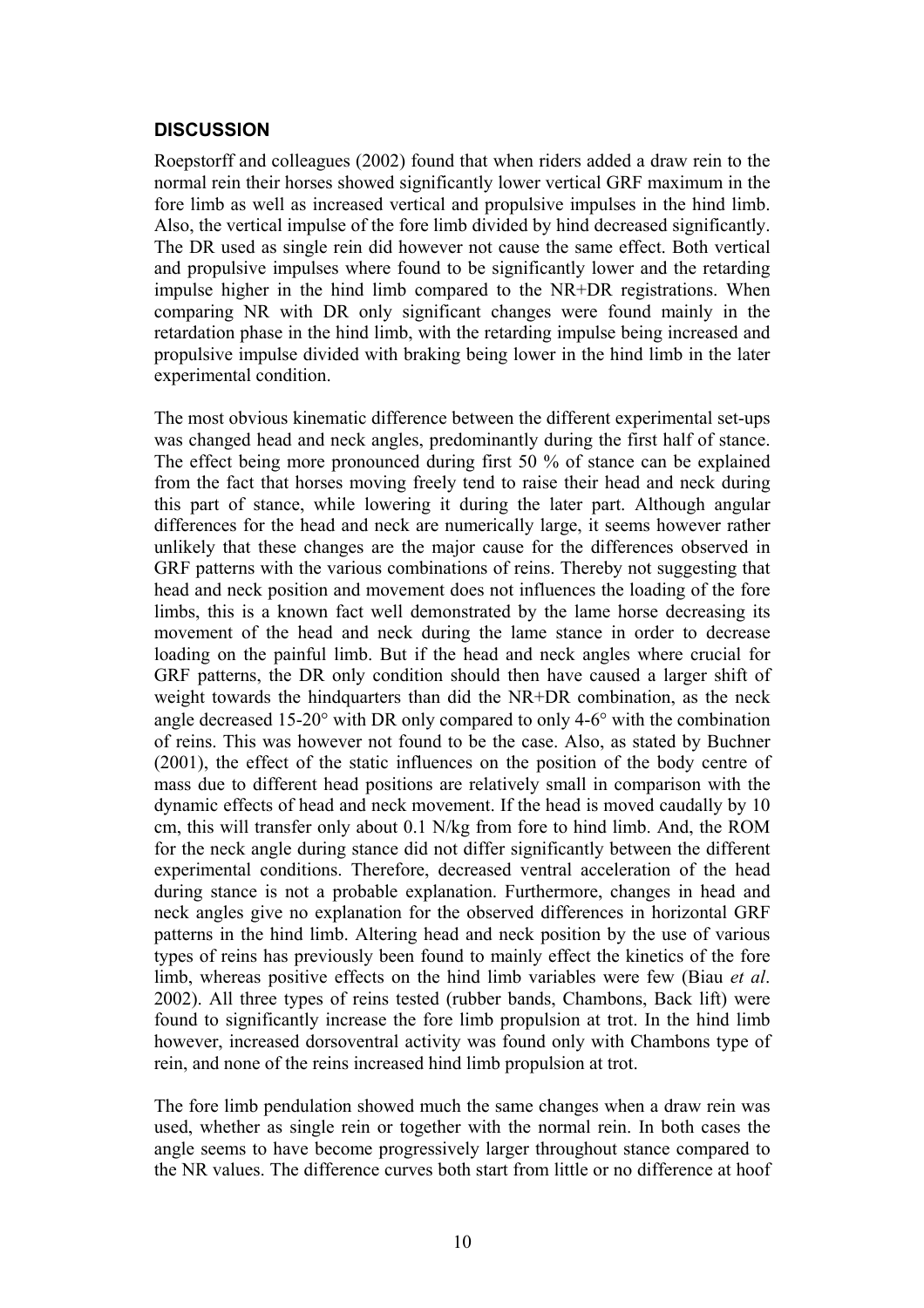landing, then drop more or less linearly with stance time. However, during the last 10-20 % of the fore stance trends differ. During this part the angular difference from the NR condition decreases with NR+DR, whereas it increases for DR only. This is further illustrated by a sharp dip in the difference curve comparing NR+DR with DR only, and is also confirmed by the fact that the maximum angle of the fore limb pendulation increased significantly from the NR condition with DR as single rein but not with NR+DR. A numerical increase of average, though slight (0,64°), was however observed also in the later case. Reviewing kinetics it seems quite clear that the draw rein have altered the horizontal GRF parameters in opposite directions whether it was used as single rein or in conjunction with the normal rein. Compared to the NR situation, values representing braking force tend to decrease and those related to propulsion tend to increase with the combination of reins, whereas much the opposite was found with the draw rein alone. This is true for almost every value in both fore and hind limbs, although not all changes are in the magnitude of statistic significance. These findings indicates that a seemingly similar change in the fore limb pendulation may in fact represent two different conditions. A possible explanation is that in the NR+DR situation the increase in propulsive impulse, particularly in the hind limbs, causes the horse's body to move faster forward during the later part of stance and therefore the horse to pass more quickly over it's fore limb. Speed then decreases as the propulsive force declines, leaving the position of hoof lift-off more or less at the same as with NR only. In the NR+DR case the observed change in angular pattern would then represent an actively quicker fore limb movement. In the DR only condition increased propulsion is not seen, the propulsive impulse is in fact significantly decreased from the NR+DR situation in both fore and hind limbs. Faster caudal movement of the fore limb in this case may therefore be merely a passive effect of the horse being on the shoulders "falling forward" over the limb with the centre of gravity tilting downwards. Such an explanation is further supported by the fact that with DR only the difference curve increases its slope during the last 20 % of stance, when the centre of gravity is in its most forward position with respect to the fore hoof, and by the fact that the maximal angle of the fore limb during stance is significantly greater with DR only, compared to the NR. Altogether these facts truly give the impression of a passive backward sweep of the fore limb rather than the quicker, more powerful motion as assumed in the NR+DR case.

The one angular curve in which changes most closely follow observed changes in propulsive force in the hind limb is the hip joint angle. The hip joint had increased extension with NR+DR compared to NR only during the propulsive phase of the hind limb, with the difference being greater than 1 s.d. from 50 to 70 % stance, the part of stance during which the horizontal GRF increases most rapidly. The difference then decreased towards the end of stance, from 80 % onward, the time at which the propulsive force of the hind limb normally starts to decline. This may indicate that the hip joint extended more quickly in the NR+DR case, rather than extended to a larger maximum. A quicker extension can be coupled to the significant increase in propulsive impulse seen in GRF data when comparing NR with NR+DR. In the DR only case there is very little difference the in hip joint angular pattern from the NR condition and, also, there were no significant changes in propulsive force in the hind limb. When comparing NR+DR with DR only, differences in angular pattern of the hip joint are again mainly observed during the propulsive phase of the hind limb, although being of smaller magnitude than with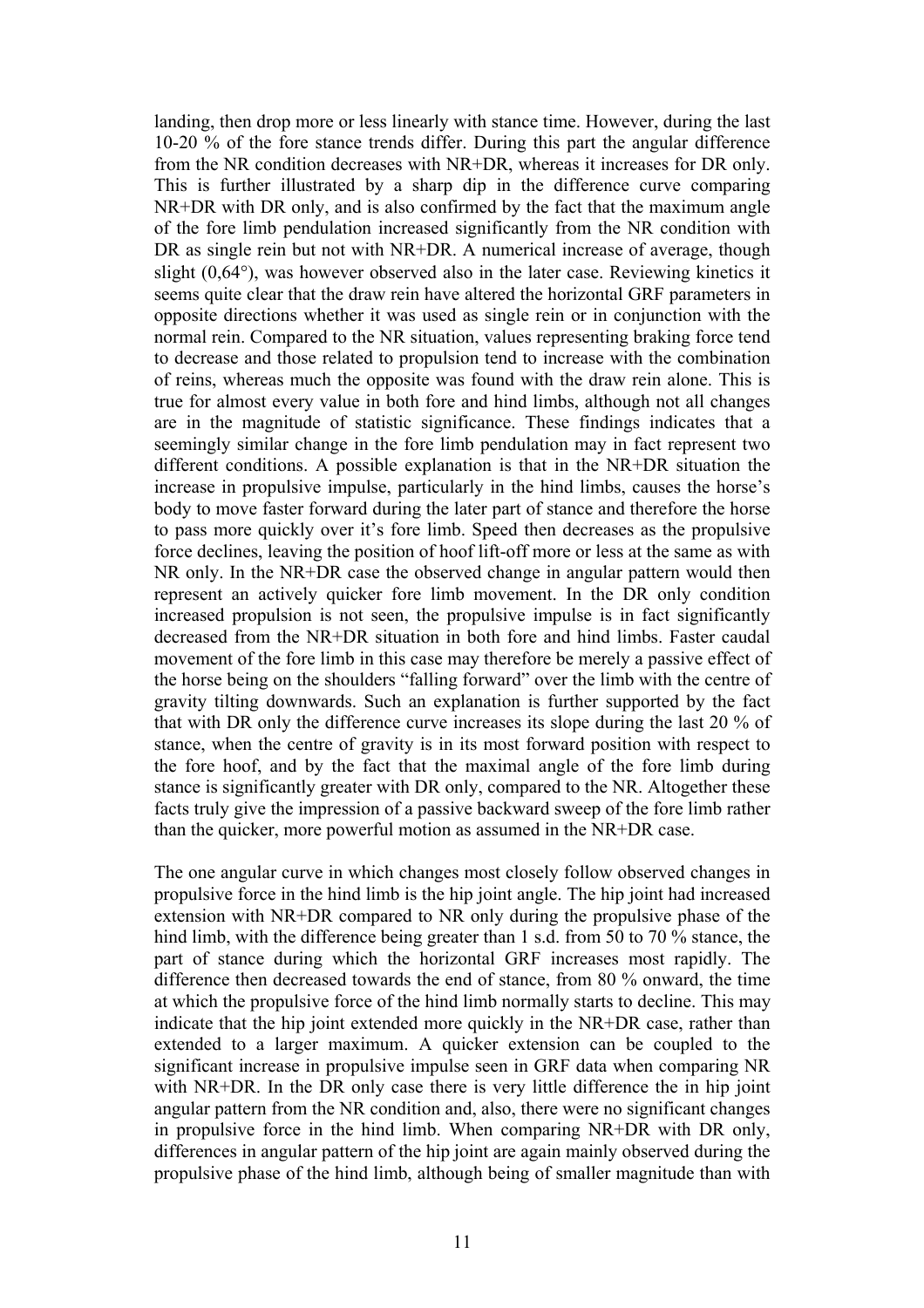NR+DR compared to NR. At the same time kinetic data showed a slightly larger difference in propulsive impulse with the former comparison, as well as significantly increased propulsive power in this case. These findings thus partly contradict a close coupling between hip joint angular pattern and hind limb propulsion. However, a smaller difference in angular pattern between NR+DR and DR only, despite the differences in horizontal GRF being somewhat larger, may be due to the slightly larger difference in the vertical GRF observed as NR+DR is compared with DR rather than NR. The femur being the most important factor for the hind limb propulsion has been suggested previously (Holmström *et al*. 1994). Holmström and colleges (1995) found that the femur inclination decreased with more collection, a finding that was interpreted as implicating that propulsion emanates mainly from the femur. The inclination of femur in the square standing horse also turned out to be the one conformational detail that showed the highest correlation to gate scores (Holmström and Philipsson 1993).

The hock and stifle joint angles may be important for the horse in order to carry more weight on the hind limbs. Holmström and colleagues (1995) found that in piaffe the hock and stifle joint angles were significantly more flexed at the beginning of stance phase and that the hock joint had a smaller minimum angle at the middle of stance compared to trot in hand, working and collected trot, respectively. These changes correspond quite well with changes observed in the angular patterns of the hock and stifle joints when adding a draw rein to the normal rein. Kinetic data also implies that these changes may be coupled to an increase in the vertical load of the hind limb. The increased hock and stifle joint angles could represent effects of increased vertical loading of the hind limb, or may possibly be the very cause for a shift of weight from fore to hind by lowering the hindquarters. Slightly increased flexion of the hock joint during initial stance, as well at lower angular values for the hock and particularly the stifle throughout the middle part of stance, was however observed also in the DR only condition. Increased flexion in this case may perhaps be explained from significantly higher braking impulse in the hind limb compared with NR, as increased vertical load was not observed with DR only, whereas the combination of reins rather tended to decrease the braking impulse compared to the NR. The hock angular difference curve also showed an apparent increase in between horse variation during early stance in comparing DR and NR. This was not seen with NR compared to the combination of reins and may indicate that the horses somewhat differed in their reaction to the draw rein used as single rein, whereas the reaction to the combination of reins was more uniform with respect to the hock joint angular pattern.

The pelvis inclination, the hock joint angle, the hind fetlock joint angle, and possibly also the stifle joint angle have been suggested as the most important contributors for storage of elastic energy in the hind limb (Holmström *et al*. 1993, 1994). When adding a draw rein to the normal rein the sacrum was found to decrease its inclination during maximal vertical load of the hind limb, from 40 to 70 % stance. Then during the later part of stance, when off-loading of the hind limb begins, the difference decreased with tendency towards increased inclination in the NR+DR case at the very end of stance. Interpreted in conjunction with the fact that the hock joint increased its flexion at the beginning of stance and at midstance followed by difference decreasing to zero during the last 20-25 % of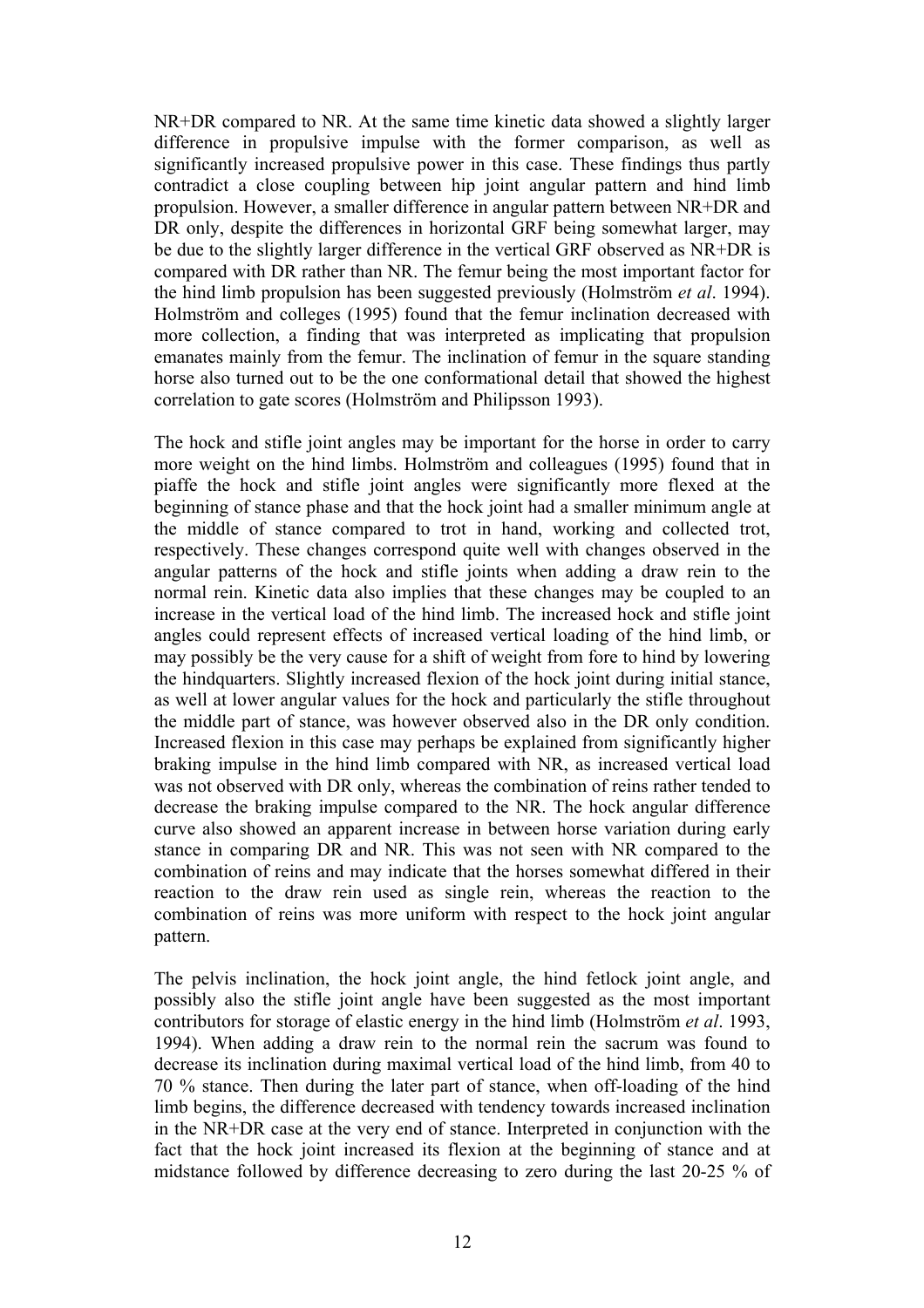stance, this may indicate improved absorption and release of elastic energy in the hind limb in the NR+DR case. Increased storage of elastic energy may contribute to more efficient propulsion, as seen in the GRF data as significantly increased propulsive impulse. At the beginning of stance, corresponding flexion peaks are also seen in the hip and stifle joint angular difference curves. The stifle joint, which was slightly more extended in the NR+DR situation at the beginning of stance, flexed more rapidly during the first 10 % and then slowed its flexion reaching no difference compared to NR at 25 % stance. This may indicate a slight contribution from the stifle region as well in storage and release of elastic energy during the initial part of stance. Similar patterns are not seen in a consistent way with DR only. There are some changes in above mentioned angles in this case as well, but these are better explained by decreased vertical load and decreased activity of the hip extensors, indicated in GRF data as significantly lower vertical and propulsive impulse and lower propulsive power with DR only compared to NR+DR. Increased storage of elastic energy may be positive for the performance in the riding horse. Previous studies have found that horses with good gates seem to have a higher level of compression (increased flexion of the hind limb joints during stance) compared with poor movers, resulting in greater storage of elastic energy. A higher level of compression was also pointed towards in Grand Prix dressage horses performing passage, when this gate was compared to trot in hand. Greater compression was therefore stated probably contributing to the larger springiness of horses with superior gates and as well as Grand Prix dressage horses (Holmström *et al*. 1994, 1995, 1997).

Cano and co-workers (2000) investigated the influence of a 10-month training program on the kinematics in the trot of sixteen young, male, previously untrained Andalusian horses. They found that after training the horses were significantly more flexed in their hind limb joints (hip, stifle, hock and hind fetlock) at the moment of ground contact and presented a greater hind limb protraction. Training also produced increased flexion of the proximal joints (hip and stifle) at midstance and at lift off. The inclination of the pelvis became lower at midstance. The hip and stifle joints being more flexed after training was interpreted as possibly suggesting improved storage of elastic energy and thus, a contribution to greater impulsion. Much the same changes were found in the present study when comparing NR to NR+DR. However, we found an increased extension of the hip joint rather than a smaller angle and the hind limb protraction did not change significantly with any combination of reins. This may be due to the different training methods used, differences in conformation between horse breeds, or differences in the effects of training during one session and over longer time. It is possible that with long time training, increased muscular power of the hip extensors may allow for the horse to generate the same propulsive impulse with lesser extension of the hip joint, performing a shorter but quicker movement. This seems likely, as training tends to lower the hind limb stance percentage (Back *et al*. 1995, Cano *et al*. 2000).

A study comparing the kinematics of the trotting gate in two groups of horses judged as having good and poor gate quality at the trot (Holmström *et al*. 1994) found that the pelvis inclination decreased, the femur inclination increased and the hind fetlock joint angle flexed more during the stance phase in the good horses than in the horses with inferior gates, whereas the hock joint angle was somewhat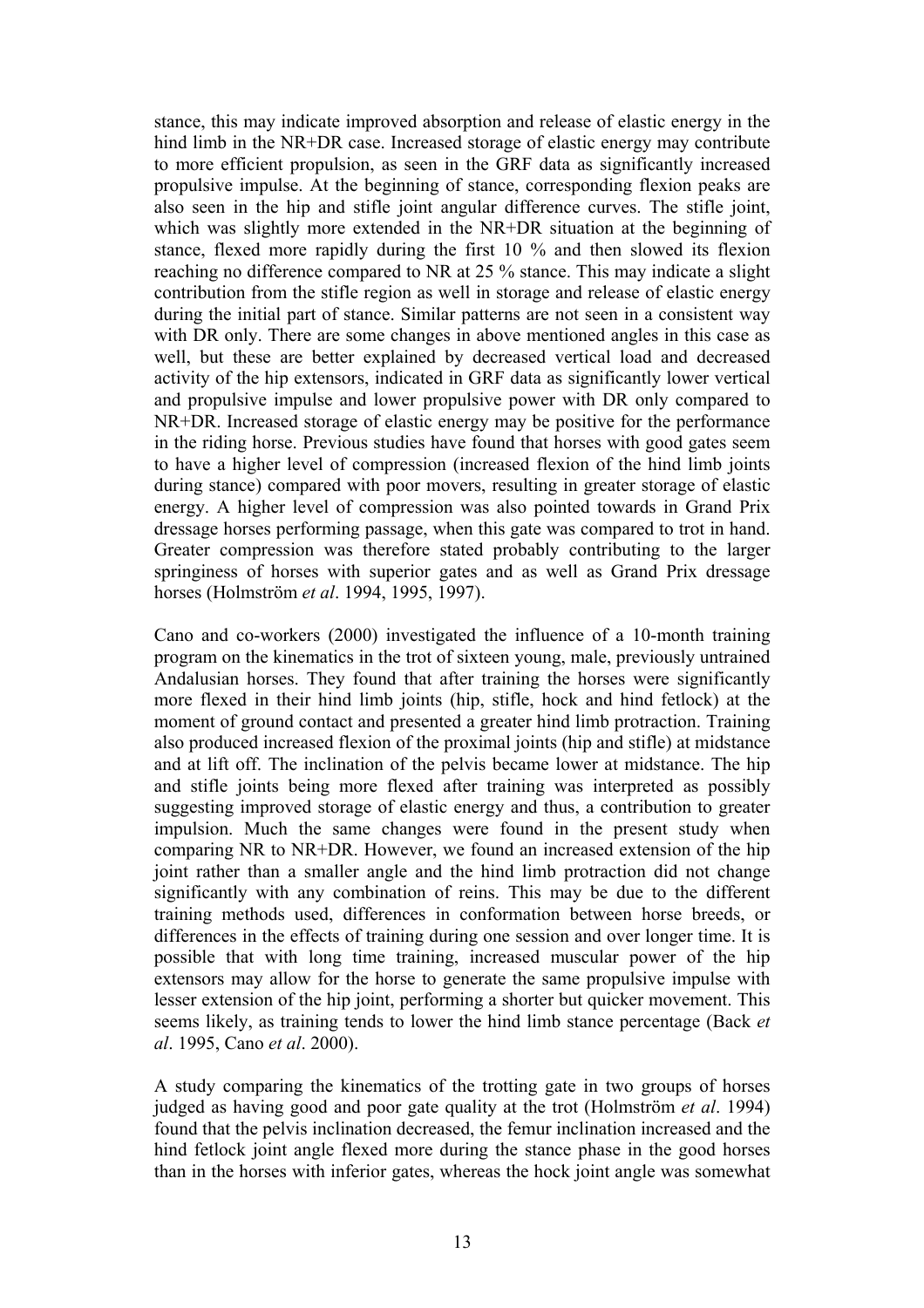more flexed in the horses with good trot at the middle of stance and more extended at the beginning of the swing phase. In a later study of angular velocities in the same horses (Holmström *et al*. 1997) it was found that in the group of horses judged as poor, the angular velocity of the pelvis was almost zero during the second half of the stance phase. During the same period, the good horses had first a negative angular velocity and then shifting to a positive velocity at approximately 80 % of stance. The findings by Holmström *et al*. are thus much the same as the differences found in this study when comparing NR with NR+DR, although not all of them being statistically significant. This may suggest that supplementing a draw rein to the normal rein improved the gate quality in the hind limb of the horses in this study.

The material presented here is in our knowledge the first attempt to evaluate horse and rider interaction using simultaneous and synchronized kinetic and kinematic registrations. The results show interesting implications. Although well corresponding with previous studies, the findings should however be interpreted with some care. Unfortunately not all runs used for calculation of average GRF curves have been available for kinematic analysis. In several cases one or more runs had to be excluded in the process due to some horses having lost a particular marker or problems where the cameras have not been able to film all markers during the entire stance phase. A minimum of two runs per horse was used for averaging, if two runs were not available that particular horse was excluded in the overall average for that particular angle. However, in sound horses both kinematic and ground reaction force (GRF) variables are quite stable as long as the horses are trotting at constant speed. Analysis of a relatively small number of strides can therefore be considered representative for the gait pattern. It has been suggested that 3-5 strides are sufficient for kinematic (Drevemo *et al*. 1980) as well as GRF (Schamhardt 1996) analysis. Low variations is also strongly pointed towards in the present material as there is very little difference in average stance duration from the original data used for GRF evaluations (Roepstorff *et al*. 2002) to the reduced data in the present work, practically no difference in the fore limb (87,27 ms in both data series) and only 0,35 ms in the hind limb. This should ensure a fairly good accuracy, at least for joint angle data, despite the limited number of runs per horse. In the head and neck angles there were a somewhat larger within, as well as between, horse variation. However, the differences between the experimental set-ups were larger for head and neck angles compared to joint angular data and the results found are in line with the subjective impression of the effects on a horse ridden with draw reins, giving reassurance that these data as well are valid. And since the recorded data is fairly unique, low static power of the results should not preclude interest in the findings. Due to the fact that considering significant changes only in some parts appear insufficient to explain observed differences in GRF patterns it seems reasonable include kinematic tendencies as well in the discussion, especially when several angles show a common trend. The changes observed in joint angular patterns are quite subtle and a larger number of horses is therefore likely to be required in order to find them statistically significant. It is also possible that there are significant effects on the sum of the hind limb angles, while not significant for any particular joint. Further studies are however needed to validate and confirm suggested relations between kinetics and kinematics.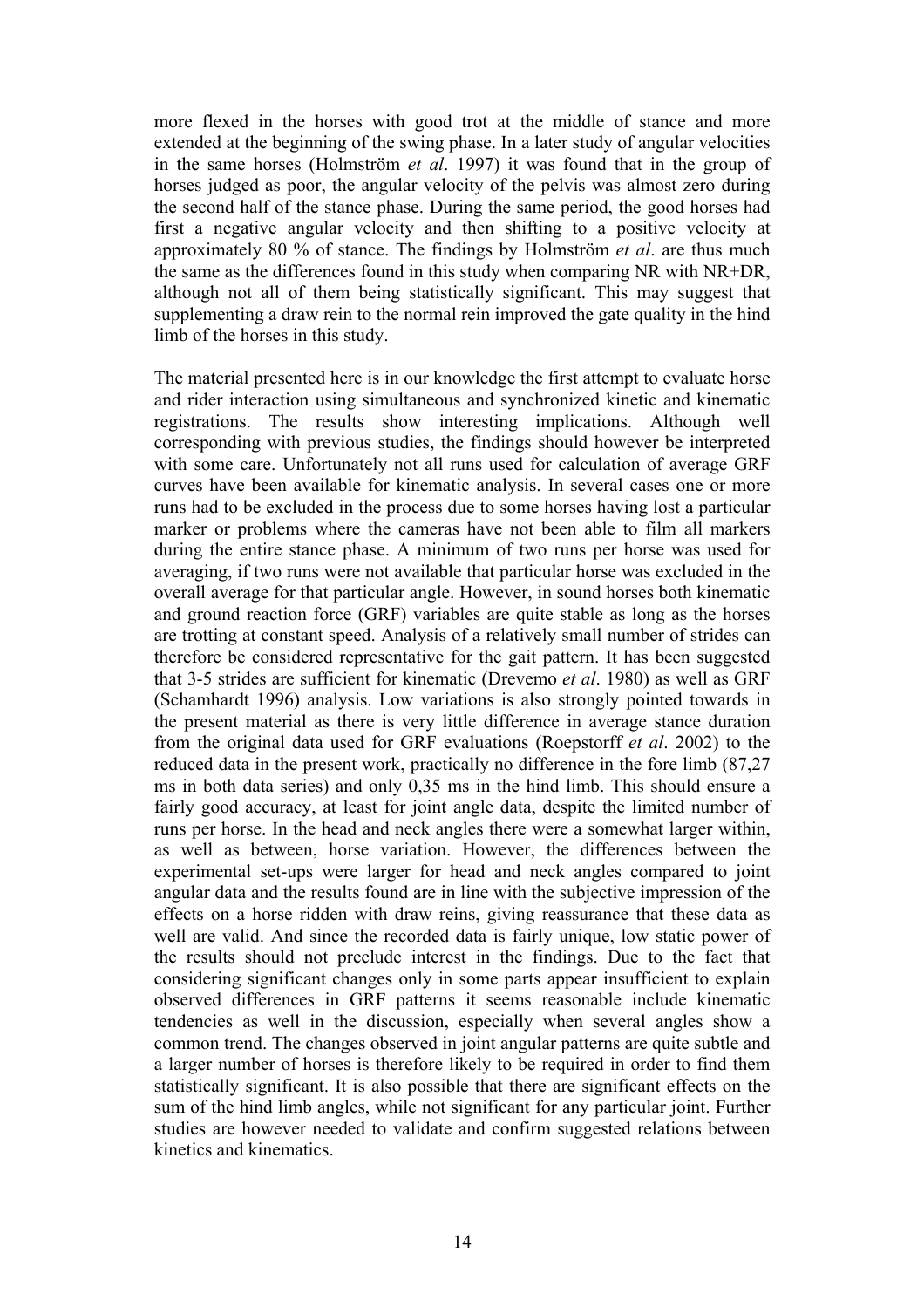#### **REFERENCES**

- Back, W., Barneveld, A., van Weeren, P.R., van den Bogert, A.J. (1993). Kinematic gate analysis in equine carpal lameness. Acta Anat 146, 86-89.
- Back, W., Hartman, W., Schaamhardt, H.C., Bruin, G. Barneveld, A. (1995). Kinematic response to at 70-day training period in trotting Dutch Warmbloods. Equine Vet J 18 (suppl.), 62-65.
- Biau, S., Couve, O., Lemarie, S., Barrey, E. (2002). The effect of reins on kinetic variables of locomotion. Equine Exerc Physiol 6, 359-362.
- Buchner, H.H.F. (2001). Gait adaptations in lameness. In: Back & Clayton (eds.) *Equine Locomotion*. London: W.B. Saunders, 251-279.
- Buchner, H.H.F., Savelberg, H.H.C.M., Schamhardt, H.C., Barneveld, A. (1996). Limb movement adaptations in horses with experimentally induced fore or hind limb lameness. Equine Vet J 28, 71-76.
- Cano, M.R., Miró, F., Diz, A.M., Agüeras, E., Galisteo, A.M. (2000). Influence of training on the biokinematics in trotting Andalusian horses. Vet Res Commun 24, 477-489.
- Clayton, H.M., Lanovaz, J.L., Schamhardt, H.C., van Wessum, R. (1999). The effects of a rider's mass on ground reaction forces and fetlock kinematics at the trot. Equine Exerc Physiol 5, 218-221.
- Crossley, A. (1993). Training the Young Horse: the First Two Years. 10. ed. London: Stanley Paul & Co. Ltd.
- Drevemo, S., Dalin, G., Fredricson, I., Björne, K. (1980). Equine locomotion 3: The reproducibility of gait in Standardbred trotters. Equine Vet J 12, 71-73.
- Hodson, E., Clayton, H.M., Lanovaz, J.L. (2000). The forelimb in walking horses: 1. Kinematics and ground reaction forces. Equine Vet J 32, 287-294.
- Hodson, E., Clayton, H.M., Lanovaz, J.L. (2000). The hindlimb in walking horses: 1. Kinematics and ground reaction forces. Equine Vet J 33, 38-43.
- Holmström, M., Philipsson, J. (1993). Relationship between conformation, performance and health in 4-year-old Swedish Warmblood riding horses. Livestock Prod Sci 33, 293-312.
- Holmström, M., Drevemo, S. (1997). Effects of trot quality and collection on the angular velocity in the hindlimb of riding horses. Equine Vet J 23 (suppl.), 62-65.
- Holmström, M., Fredricsson, I., Drevemo, S. (1994). Biokinematic differences between riding horses judged as good and poor at the trot. Equine Vet J 17 (suppl.), 51-56.
- Holmström, M., Fredricsson, I., Drevemo, S. (1995). Biokinematic effects of collection on the trotting gaits in the elite dressage horse. Equine Vet J 27, 281-287.
- Holmström, M., Magnusson L.-E., Philipsson, J. (1990). Variation in conformation of Swedish Warmblood horses and conformational characteristics of elite sport horses. Equine Vet J 22, 186-193.
- Khumsap, S., Clayton, H.M., Lanovaz, J.L. (2001). Effect of walking velocity on hindlimb kinetics during stance in normal horses. Equine Vet J 33 (suppl.), 21-26.
- Khumsap, S., Clayton, H.M., Lanovaz, J.L., Bouchey, M. (2002). Effect of walking velocity on forelimb kinematics and kinetics. Equine Exerc Physiol 6, 325-329.
- Merkers, H.W., Schamhardt, H.C. (1988). Evaluation of equine locomotion during different degrees of experimentally induced lameness. Equine Vet J 6, 99-112.